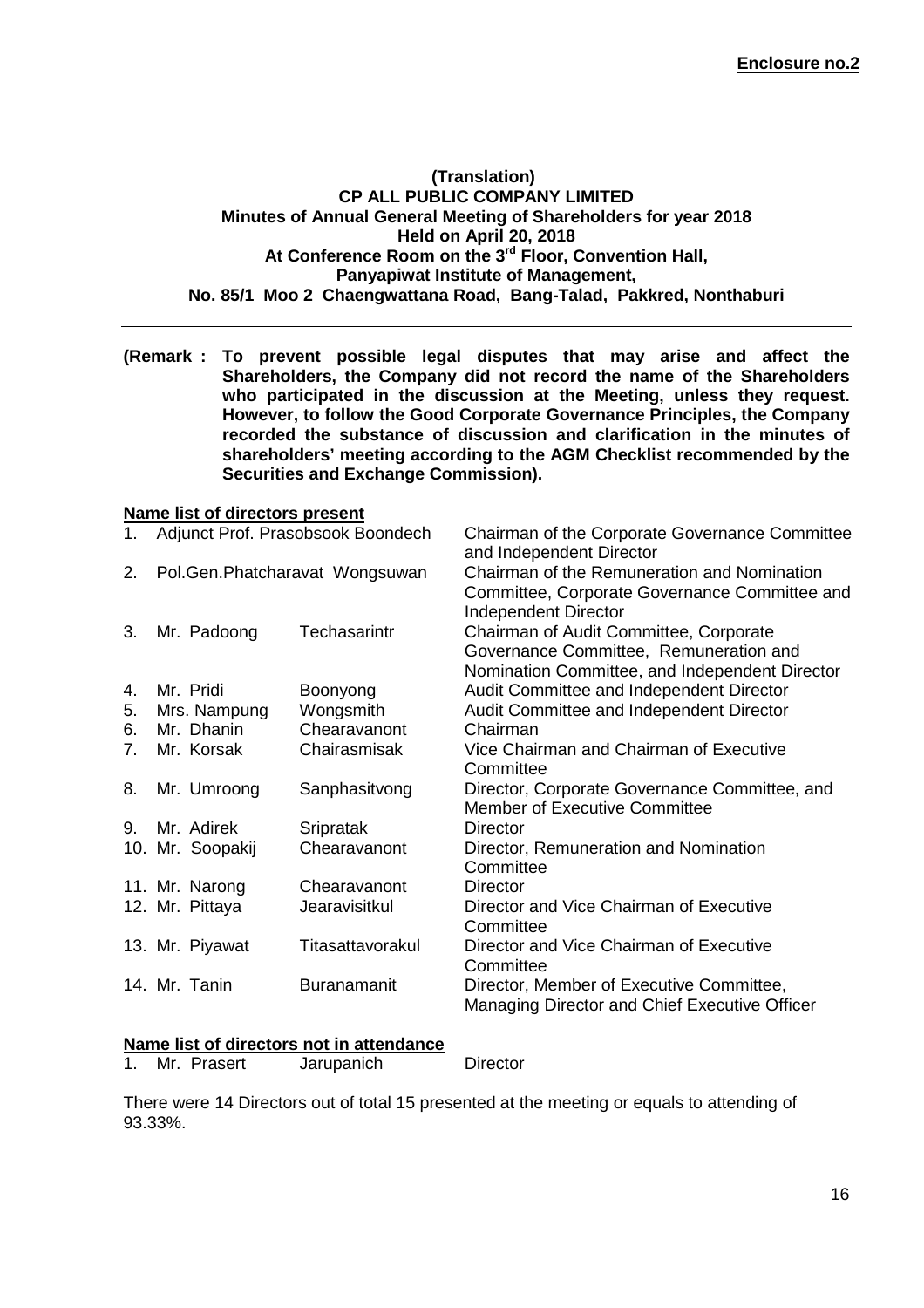#### **Name list of Management present**

| $\mathbf{1}$ . | Mr. Wisade       | Wisidwinyoo                   | <b>Member of Executive Committee</b>                              |
|----------------|------------------|-------------------------------|-------------------------------------------------------------------|
| 2.             | Mr. Taweesak     |                               | Kaewrathtanapattama Member of Executive Committee and Senior Vice |
|                |                  |                               | President – Accounting and Finance                                |
| 3.             | Mr. Suraphan     | Pussadej                      | Senior Assistant Chief Executive Officer - Human                  |
|                |                  |                               | Resource                                                          |
| 4.             | Mr. Suwit        | Kingkaew                      | Senior Vice President - Sustainable Development                   |
| 5.             | Mr. Sakol        | Tejasataporn                  | Senior Vice President - Purchasing                                |
| 6.             | Mr. Kriengchai   | Boonpoapichart                | Senior Vice President – Head of Finance, Investor                 |
|                |                  |                               | relations and Corporate Strategy                                  |
| 7.             | Mr. Supot        | Shitgasornpongse              | Company Secretary and Vice President -                            |
|                |                  |                               | <b>Accounting and Finance</b>                                     |
| 8.             | Mr. Kidsada      | Euapiyachart                  | Vice President - Internal Audit                                   |
| 9.             | Mr. Narongsak    | Poomsrisaard                  | Vice President – Governance Relation Division                     |
|                | 10. Mr. Voradech | Hongdechanan                  | Vice President - Accounting                                       |
|                | 11. Mr. Banyat   | Kamnoonwatana                 | <b>Assistant Vice President - Corporate</b>                       |
|                |                  |                               | Communication and Reputation Management                           |
|                | 12. Mrs.Malee    | Ditwanakul                    | Assistant Vice President - Foreign Group                          |
|                |                  |                               | Accounting                                                        |
|                | 13. Mr. Supoj    | Vachiragiragron               | Assistant Vice President - Consolidated and                       |
|                |                  |                               | <b>Educational Group Accounting</b>                               |
|                |                  | 14. Mrs.Supawadee Techaburana | <b>Assistant Vice President - Company Secretary</b>               |
|                |                  |                               | <b>Division</b>                                                   |

# **External Auditor** (KPMG Phoomchai Audit Ltd.)

- 1. Mr. Charoen Phusumritlert
- 2. Mrs. MunchupaSingsuksawat

# **Vote – Counting inspector (**KPMG Phoomchai Audit Ltd.)

1. Ms. Nicha Chaikiattiyos (Not in a list of the Company's auditor)

# **Volunteer Advocacy shareholders from Thai Investors Association**

1. Ms. Poonsri Karncharoenkulwong

# **Atmosphere Before the Meeting**

The Company arranged activities of the Company's business units and the Subsidiary Companies which were the Office of Corporate Communication and Reputation Management, the Office of CSR & Sustainability Management, 24 Shopping Co., Ltd., Panyapiwat Technological College, Panyapiwat Institute of Management, Kudsan, Panyapiwat Institute of Management Demonstration School, and exhibition about the Company's social responsibility activities on the first floor of Convention Hall and showed a video of these activities to shareholders in the meeting room.

# **Opening the Meeting**

The meeting commenced at 2.00 p.m.

Mr. Supot Shitgasornpongse, the Company Secretary, welcomed the shareholders to the Annual General Meeting of Shareholders for year 2018, showed a video of emergency case in order to comply with the regulations of the building and the safety of the participants, and later introduced the audit committee, corporate governance committee, Remuneration and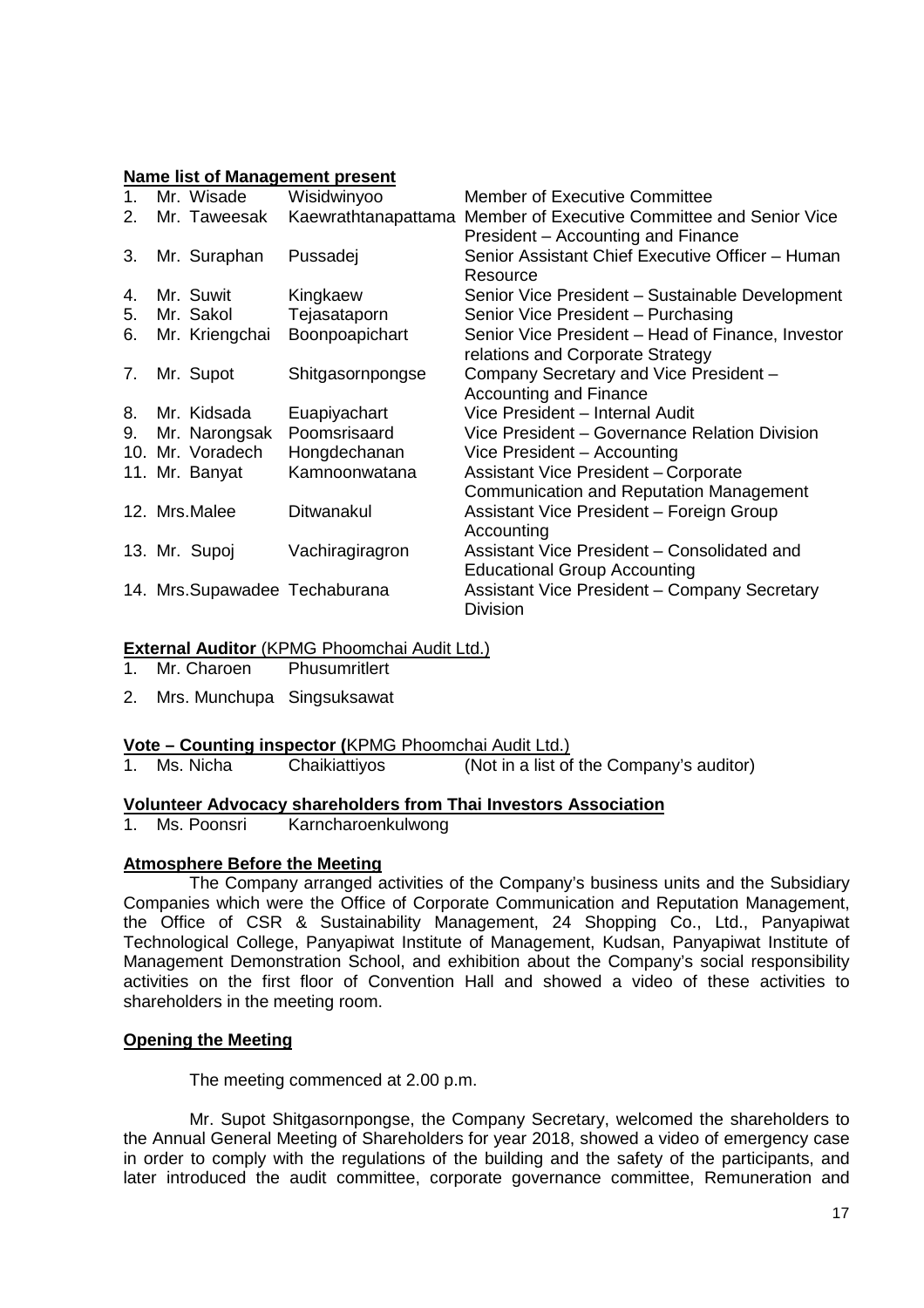Nomination Committee, independent directors, directors, external auditor, Vote – Counting inspector, Volunteer Advocacy shareholders from Thai Investors Association and management of the Company who would assist in answering the shareholders' questions.

According to Articles of Association of the Company, Mr. Dhanin Chearavanont, the Chairman will preside as the Chairman of the Meeting.

Mr. Supot Shitgasornpongse reported to the Chairman that from total number of 45,776 shareholders, there are 631 shareholders present at the Meeting in person, holding 30,259,068 shares and 2,715 shareholders present at the Meeting by proxies, holding 6,885,161,337 shares. Total 3,346 shareholders present at the Meeting, holding all together 6,915,420,405 shares or equal to 76.98%, more than one-thirds of the Company's total paid up shares which is 8,983,101,348 shares. A quorum was thereby constituted in accordance with the Articles of Association of the Company.

Then, the Chairman declared the meeting open and appointed Mr. Korsak Chairasmisak, Vice Chairman to conduct the Meeting. Mr. Korsak Chairasmisak appointed Mr. Supot Shitgasornpongse, the Company Secretary, as the meeting secretary. He delegated the meeting secretary to inform the voting method as follows:

This shareholders' meeting had only regular agenda items, and no shareholders suggested additional agenda items on the Company's website. The Company shall conduct the Meeting as stipulated in the Company's Articles of Association comply with the agenda set out in the notice of the meeting. There will be no additional agenda to consider, except for comments or additional questions.

According to the method of voting as stipulated in the Company's Articles of Association, each shareholder shall have his votes at equal to total number of shares he holds, as one share shall be counted one vote. In order to save the shareholders' valuable time, the Chairman will ask in every agenda item whether anyone disagrees or abstains from voting. If no one disagrees or abstains, it will be considered that the shareholders agree with the proposed item. If any shareholders object, disagree or abstain from voting, they should use the voting card with signature that the Company has prepared and raise their hands so that the Company's staff can collect only the cards that disagree or abstain, and not collect the cards that agree. With regards to tallying the scores, the number of disagree, abstain votes and voided ballot (if any) will be deducted from the total number of votes present at the meeting. The difference will be considered as the number of agree votes of that particular agenda item. The vote counting of each agenda item is in accordance with the laws and the Company's Articles of Association. Voided ballot refers to a case where the intention is not clear on the voting card, such as a vote in excess of one slot, or if there is a correction in the voting card without signing the area where corrected, or split the vote by non-custodian. As for shareholders who have assigned proxies to vote on their behalf, the Company has recorded the number of agree, disagree and abstain votes into the computer for the resolution of each agenda item. To provide continuous at the Meeting, the Meeting shall proceed to the next agenda and after the scores of each agenda item have been counted, the scores and resolution will be announced at the meeting as approved, disapproved, abstained and voided ballot, and shown as the percentage of shareholders required by the resolution.

For transparency in vote counting, the company had invited the representative who is not the company's auditors from KPMG Phoomchai Audit Ltd. as a witness to verify the vote counting.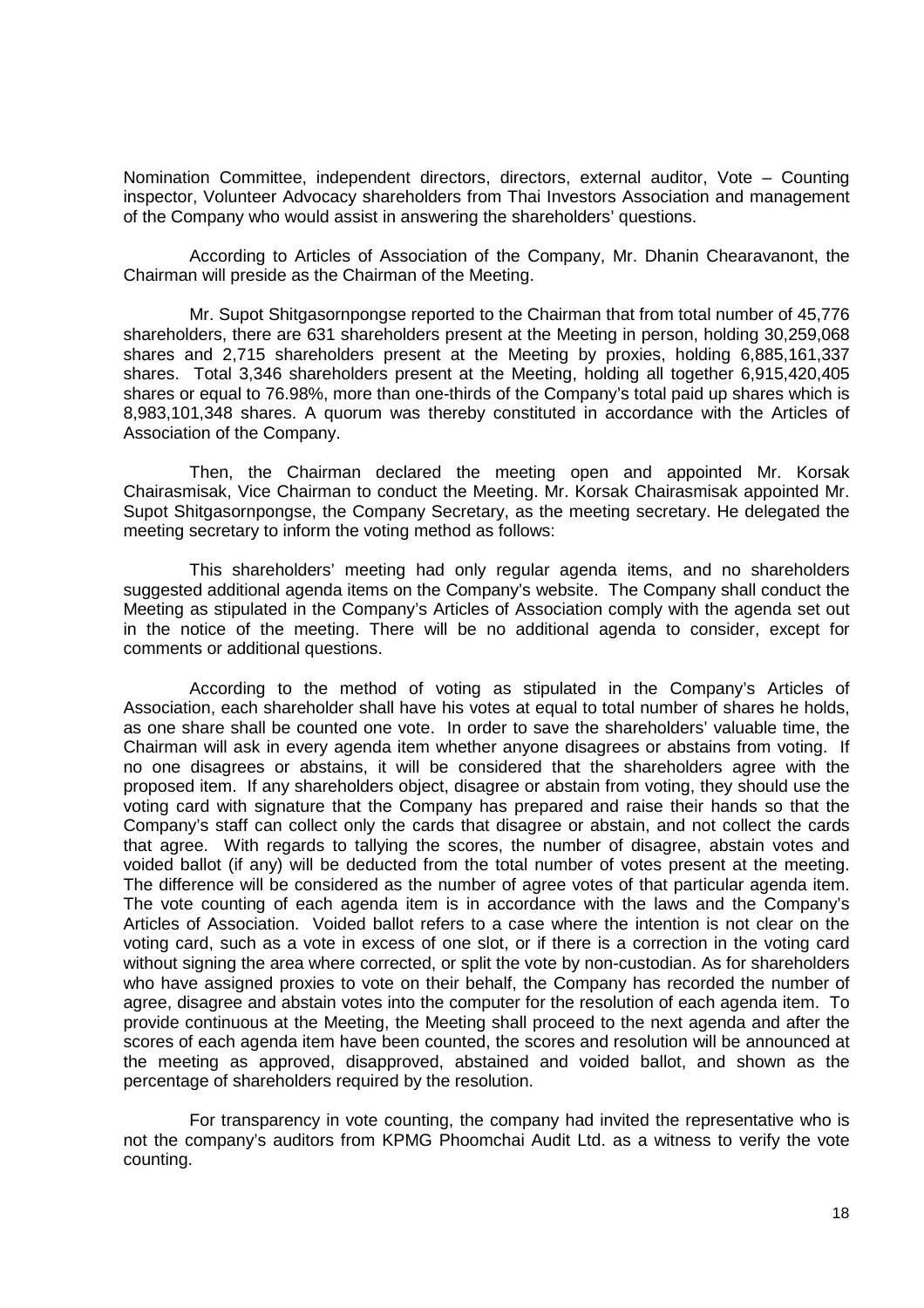Then, Mr. Korsak Chairasmisak proceed the Meeting with the following agendas:

## **Agenda 1. To adopt the Minutes of the Annual General Meeting of Shareholders Year 2017**

Mr. Korsak Chairasmisak proposed to adopt the minutes of the Annual General Meeting of Shareholders Year 2017, held on April 20, 2017, which was prepared within 14 days from the Meeting date. The minutes was sent to the Ministry of Commerce and SET within the definite time and posted on the Company's website (www.cpall.co.th), and sent to shareholders together with the notice of this Meeting for adoption.

Mr. Korsak Chairasmisak asked the shareholders whether there is any correction of the minutes of the Annual General Meeting of Shareholders for year 2017.

As there was no request for correction or amend the minutes of meeting, Mr. Korsak Chairasmisak, therefore; asked the meeting for adoption the Minutes of the Annual General Meeting of Shareholders Year 2017.

**The Meeting resolution** : After consideration, the Meeting adopted the Minutes of the Annual General Meeting of Shareholders Year 2017 by the resolution of affirmative votes of shareholders as follows:

> Shareholders, holding all together 6,942,826,752 shares Cast their votes 6,942,400,452 shares Approved 6,942,400,452 votes or 100.0000 % Disapproved 0 votes or 0.0000 % Abstained 426,300 shares Voided Ballot **0 compared 0 shares**

# **Agenda 2. To consider the report of the Board of Directors which proposed the Meeting for reporting the Company's operations for the last year**

Mr. Korsak Chairasmisak delegated Mr. Kriengchai Boonpoapichart, Senior Vice President – Head of Finance, Investor relations and Corporate Strategy, to report the Company's operations for the year 2017 to the Meeting summarized as follows:

# **Retail Competitive Environment**

In 2017, despite a gradual recovery of Thai economy, the development was mainly driven from export that rose in corresponding with improving global economy and tourism sectors that expanded from higher Chinese tourist arrivals.

Nevertheless, notwithstanding complicated economic factors in Thailand, retailers have proven to be resilient on the back of active new product and service and marketing strategies that constantly served the ever-changing demand of customers, which in 2017, Thai Retailers Association assessed the overall retail sector moderately grew by 3.4 percent. The total numbers of convenience store in the chain store format were 15,883 stores, an increase of 1,036 stores from last year.

# **Summary of Operating Results for the Year 2017**

Total revenues in the separate financial statement in 2017 were Baht 302,584 million, increased by 8.7 percent from last year and net profit was Baht 16,618 million, or up 17.9 percent YoY. In 2017, the Company and its subsidiaries' total revenues were Baht 489,403 million, or an increase of 8.3 percent from that of 2016 and net profit rose 19.4 percent YoY to Baht 19,908 million.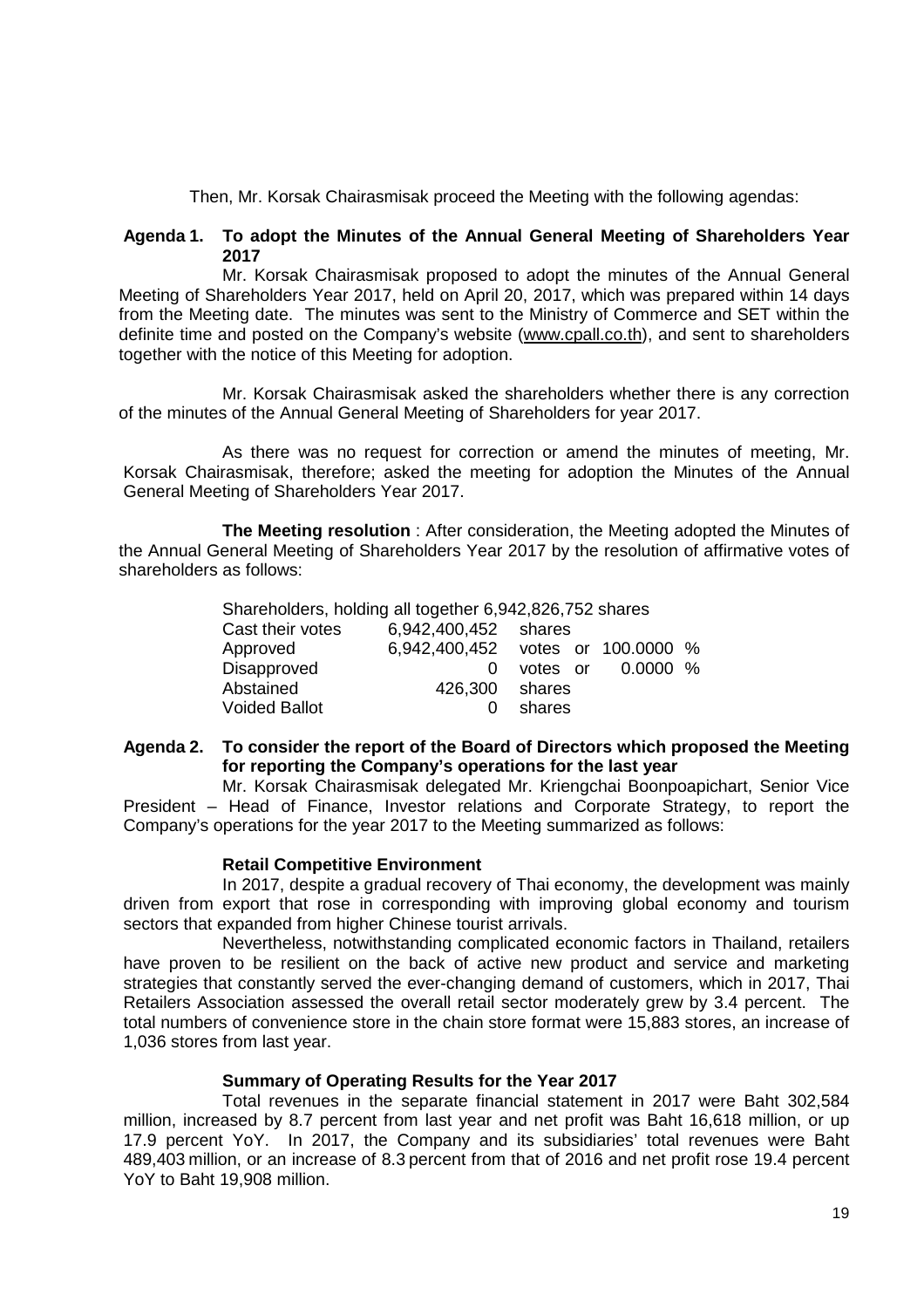### **Business Segment Performance**

The Company and its subsidiaries' businesses can be broken down into 2 major segments including (1) convenience store business and other businesses in Thailand and (2) membership based Cash & Carry trade centers. Total revenues before elimination and profit before tax before elimination were at similar levels in 2016.

|                             | <b>Total Revenue</b> | Profit before tax before elimination |
|-----------------------------|----------------------|--------------------------------------|
| The 1 <sup>st</sup> segment | 64%                  | 75%                                  |
| The $2^{nd}$ segment        | 36%                  | 25%                                  |

### **Convenience Store Business – Store Types**

In 2017, the Company continued to expand "7-Eleven" stores to serve convenience to all communities in Bangkok and provincial areas. The new stores were in various store type including corporate, store business partner (SBP) and sub-area, where some were stand-alone stores and others were in gas stations. The Company has planned to open 700 new stores per annum, which during 2017 the Company has successfully opened 726 new stores in various formats. At the end of 2017, CPALL operated 10,268 stores nationwide, which can be broken down into

Corporate stores 4,530 stores equivalent to 44%, an increase of 325 stores from last year

Store business partner 5,017 stores equivalent to 49%, an increase of 372 stores from last year

Sub-area 721 stores equivalent to 7%, an increase of 29 stores from last year

### **Total Sales Revenue and Service Income Growth**

In 2017, the convenience store business had total sales revenue and service income of Baht 278,751 million, increased by 8.7 percent YoY. Same store sales growth was at 1.6 percent YoY with average daily sales per store at Baht 79,786. Spending per ticket was at Baht 67 and there were 1,184 customers per store per day.

# **Management Discussion and Analysis (MD&A)**

In 2017, the Company and its subsidiaries' total revenues were Baht 489,403 million. An increase of 8.3 percent from that of 2016 was mainly driven by higher sales revenue and services income of convenience store business, other supporting businesses and the cash & carries business under the name "Siam Makro". Resilient revenue growth was a result of the Company's strategy to remain vigorous in store expansion to correspond to the change in consumer lifestyle, to serve convenience to all communities, and to offer products and services that accommodate to customers demand.

The Company and its subsidiaries' total expenses were Baht 457,905 million, increased by 8.2 percent YoY from 2016. As a result, operating profit and net profit rose 10.2 and 19.4 percent YoY respectively from 2016.

Moreover, selling and administrative expenses increased by 9.8 percent YoY in 2017 as mainly due to business expansion of both convenience store business in Thailand and Siam Makro expansion in Thailand and oversea.

Regarding profitability ratios, on the back of the higher sales revenue and successful product strategy, gross profit margin improved in 2017. In addition, better cost and expense control as well as decrease of finance cost from refinancing and lower income tax expenses from the windfall of government's tax advantage on the Company's certain capital expenditure incurred during 2016-2017 has resulted in improving margins at all level in comparison to last year.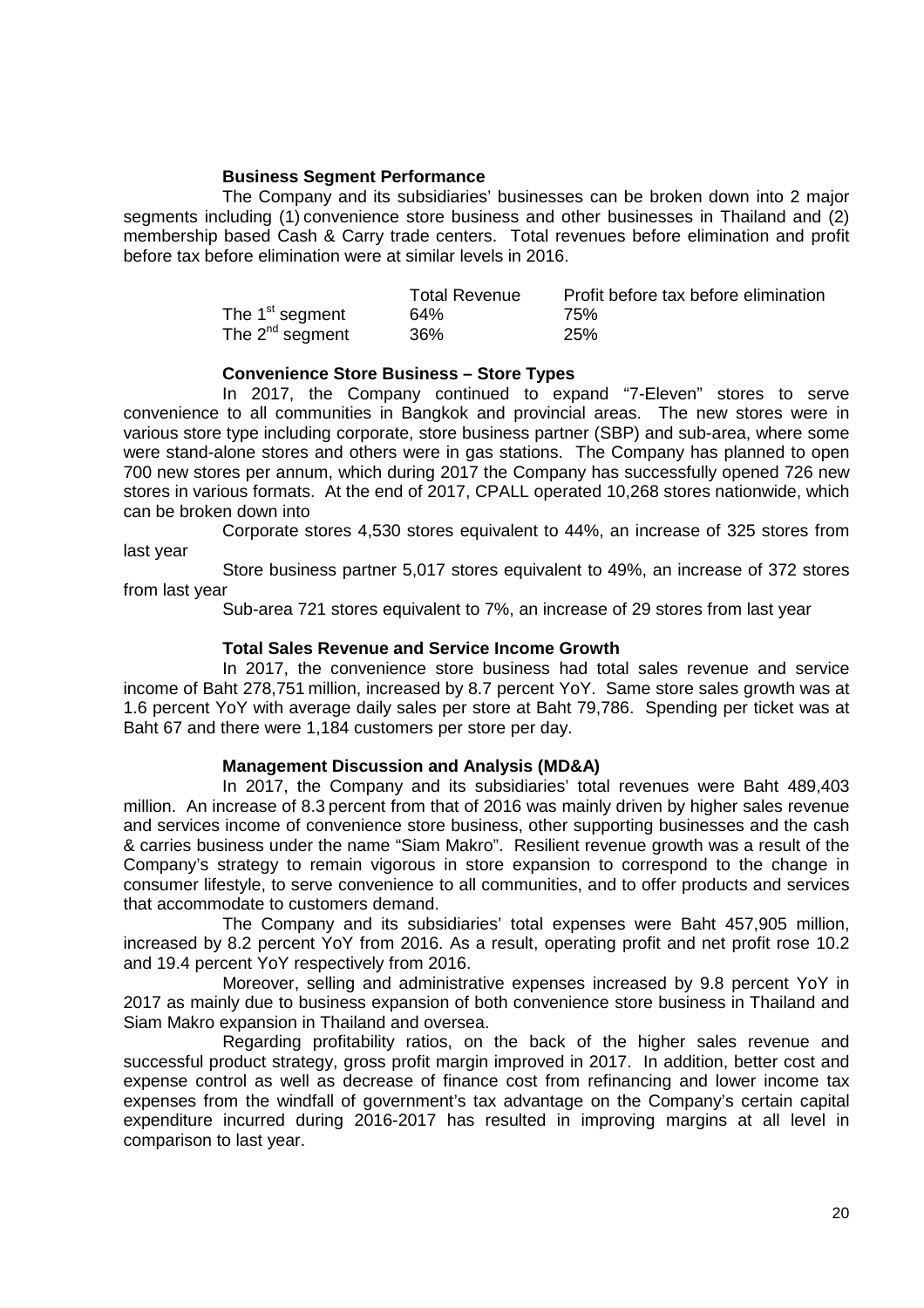# **Liquidity**

As at December 31, 2017, the Company reported cash and cash equivalent of Baht 28,879 million, accounting for 8.0 percent of the Company's total assets, slightly decrease from last year. Nevertheless, the Company's liquidity remained healthy from efficient working capital management, having negative cash cycle of 42 days in 2017 which resulted from inventory period of 27 days, payable period of 70 days, and receivable of 1 day.

In 2017, the Company and its subsidiaries' return on asset and return on shareholder's equity were at 5.6 and 30.5 percents respectively.

# **Net Debt to Equity**

As at December 31, 2017, the Company and its subsidiaries net debt to adjusted equity according to definition of debenture covenants was at 1.44 times, decreased from 2.08 times in 2016. Lower net debt to equity was mainly driven by larger shareholders' equity base from increase in profit from business operation and issuance of subordinated perpetual debenture during the year.

In addition, the Company plans to continuously reduce interest-bearing debt obligations from our improving cash flow from operations after the allocation of dividend payment and capital expenditure investment. Therefore, net debt to equity is expected to be lower, while the Company is obligated to comply with debenture covenants.

### **Future Expansion Plan and CAPEX for Convenience Store Business in 2018**

The Company plans for 700 new stores in 2018 with projected CAPEX of Baht 9,500-10,000 million for new store expansion, existing store renovation and investments in new projects, distribution center, fixed asset, and IT system.

### **Significant Developments and Implementation of Anti-Corruption and Corporate Governance Policy for the Year 2017**

1. CPALL was admitted to the 2017 Dow Jones Sustainability Index (DJSI) Emerging Markets in the category of Food & Staples Retailing. CPALL is the sole Thai and Asian firm to be selected in this category.

2. Private Sector Collective Action Coalition Against Corruption Council ("CAC") has certified CPALL as CAC Member Company. The certificate is valid for 3 years from the date of certification.

3. Established the Charter for the Board of Directors of the Company together with the associated operating guidelines on good corporate governance for the Board of Directors.

4. Revised and upgraded the Charter for the Audit Committee by adding new duties and responsibilities in reviewing the effectiveness and efficiency of risk management measures as well as procedures such as risks relating to taxes and risks relating to fraud.

5. Revised and updated the Handbook on Business Ethics and Code of Business Conducts, together with the operating guidelines on good corporate governance for executives and employees.

6. Determined various policies on good corporate governance practices, protecting the environment, human rights and activities relating to the workforce management, managing diversity and accepting differences, sustainable sourcing, operating procedures guidelines for business partners and hiring advisors.

Mr. Korsak Chairasmisak provided opportunities for shareholders to comment or inquire about the above Company's operations.

As there was no opinion or question from the shareholders, the Meeting, therefore; acknowledged the Company's operations for the year 2017 as reported above.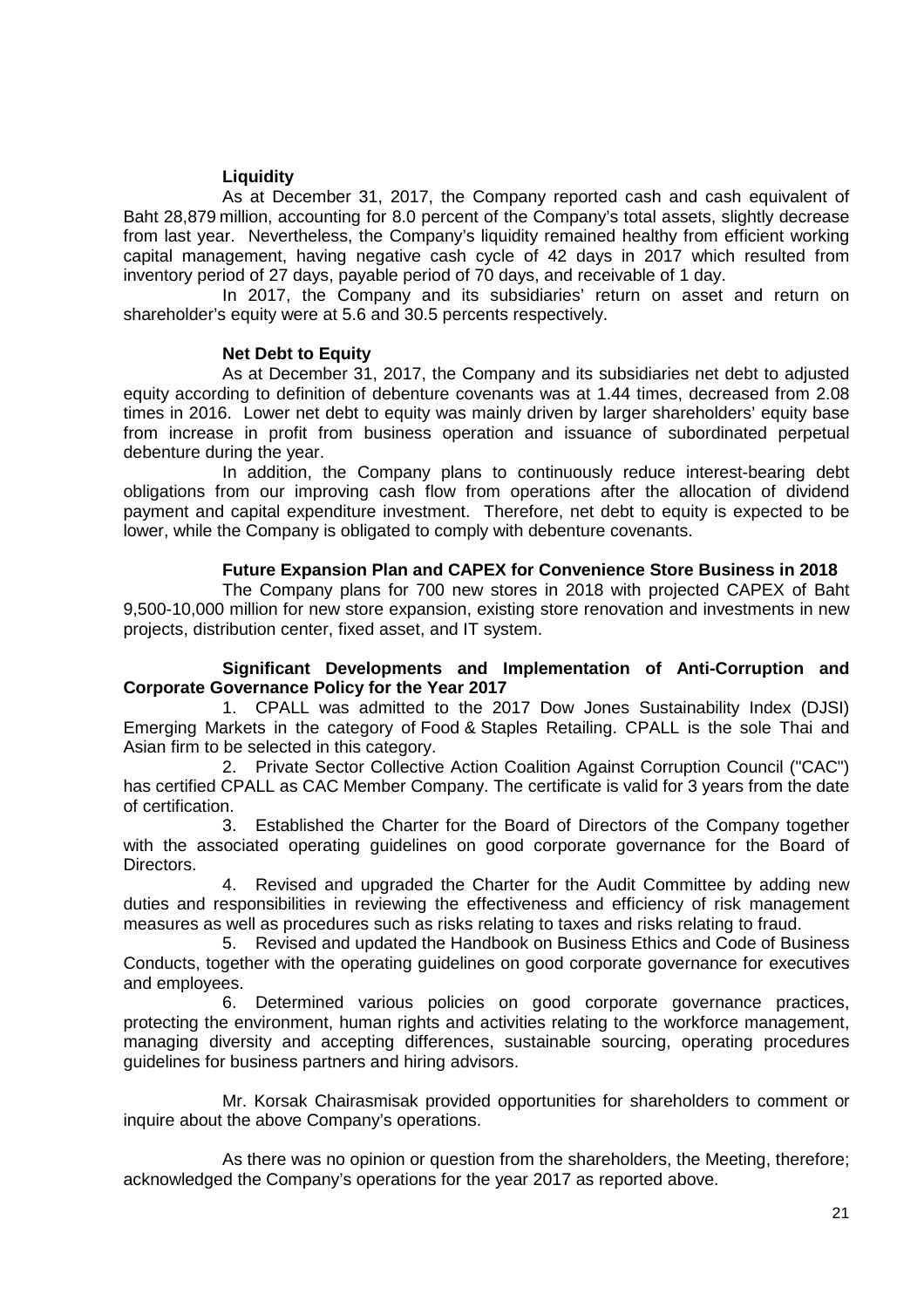## **Agenda 3. To consider and approve Statement of Financial Position and Statement of Income for the year ended December 31, 2017**

Mr. Korsak Chairasmisak delegated the meeting secretary to report to the Meeting for approval of the Company's Statement of Financial Position and Statement of Income for the year ended December 31, 2017, of which were audited by the Certified Public Accountant and reviewed and agreed by the Audit Committee as prior sent to Shareholders together with the notice of this meeting as follows:

| <b>Financial Statements - Separate:</b>                              | <b>Baht</b>     |
|----------------------------------------------------------------------|-----------------|
| - Total assets                                                       | 279,709,757,556 |
| - Total Equity                                                       | 62,988,097,089  |
| - Revenue from sale of goods and rendering of services               | 278,751,086,839 |
| - Total Income                                                       | 302,584,320,433 |
| - Profit for the year                                                | 16,617,696,792  |
| - Basic Earnings per share                                           | 1.77            |
|                                                                      |                 |
| <b>Financial Statements - Consolidated:</b>                          |                 |
| - Total assets                                                       | 360,298,565,677 |
| - Total Equity                                                       | 80,228,780,271  |
| - Equity attributable to equity holders of the Company               | 75,332,915,603  |
| - Revenue from sale of goods and rendering of services               | 471,069,225,169 |
| - Total Income                                                       | 489,403,249,770 |
| - Profit for the year                                                | 20,019,042,052  |
| - Profit for the year, attributable to Equity holders of the company | 19,907,708,161  |

- Basic earnings per share 2.14

Mr. Korsak Chairasmisak provided opportunities for shareholders to inquire about the above Company's Statement of Financial Position and Statement of Income.

As there was no question from the shareholders, the meeting secretary, therefore; informed that this agenda shall be passed by the affirmative resolution of a majority vote of the total number of votes of Shareholders who attend the Meeting and cast their votes.

**The Meeting resolution** : After consideration, the Meeting approved Statement of Financial Position and Statement of Income for the year ended December 31, 2017 by the affirmative resolution of an unanimous votes of Shareholders who attend the Meeting and cast their votes as follows:

| Shareholders, holding all together 6,943,200,769 shares |                                   |        |                   |  |  |  |
|---------------------------------------------------------|-----------------------------------|--------|-------------------|--|--|--|
| Cast their votes<br>6,940,164,069 shares                |                                   |        |                   |  |  |  |
| Approved                                                | 6.940.164.069 votes or 100.0000 % |        |                   |  |  |  |
| Disapproved                                             | 0                                 |        | votes or 0.0000 % |  |  |  |
| Abstained                                               | 3,036,700 shares                  |        |                   |  |  |  |
| <b>Voided Ballot</b>                                    |                                   | shares |                   |  |  |  |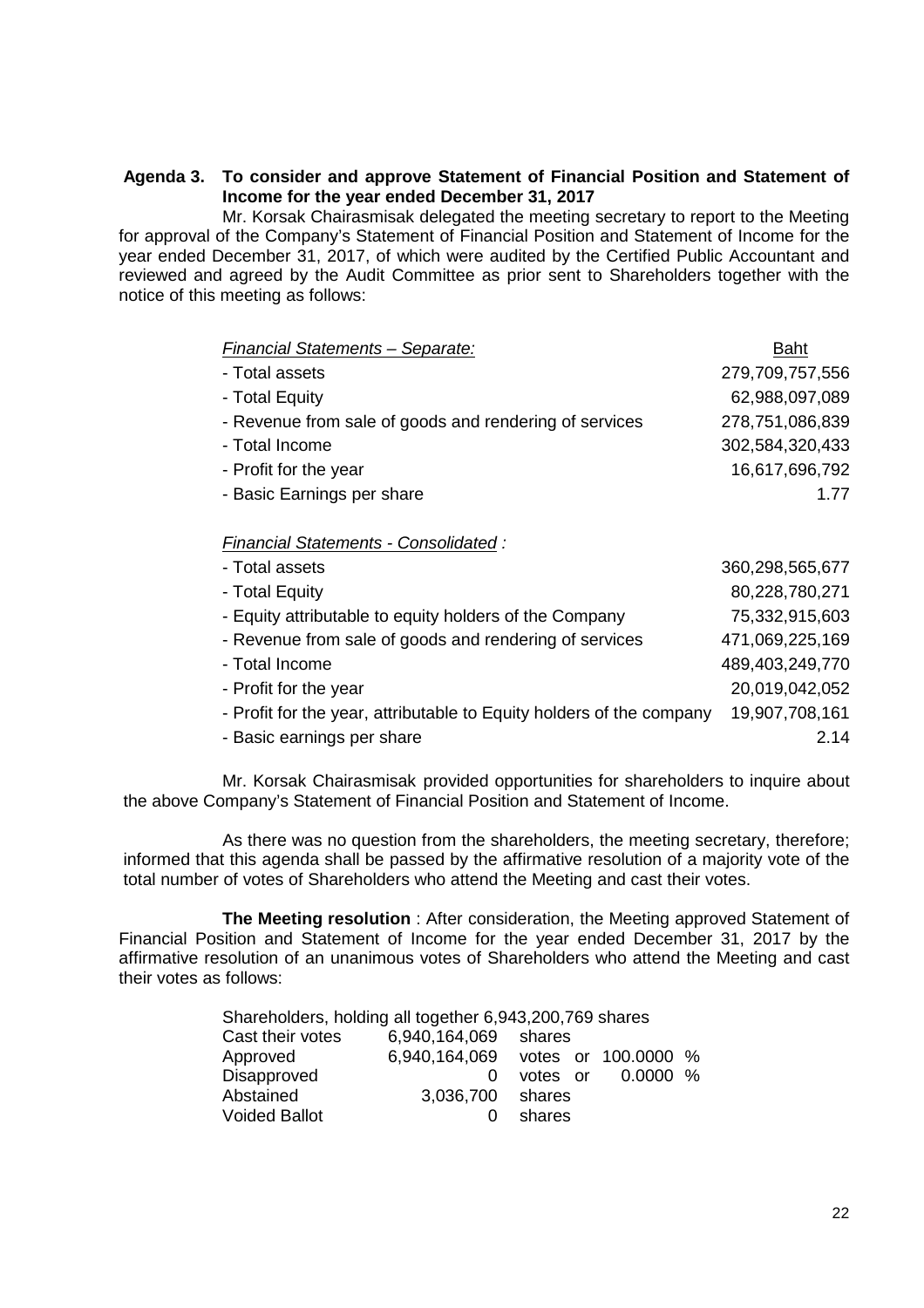### **Agenda 4. To consider and approve an appropriation of profit and approve the dividend payment**

Mr. Korsak Chairasmisak delegated the meeting secretary to report to the Meeting for approval of the appropriation of profit and for approval of the dividend payment as follows:

According to the Articles of Association of the Company, Article 37, the Company must appropriate its annual net profit for legal reserve not less than 5% of annual net profit after deduction of brought forward deficit (if any) until this reserve shall be not less than 10% of the Company's registered capital or more.

At the end of year 2017, the Company had registered capital for amount of Baht 8,986,296,048, issued and paid-up share capital of Baht 8,983,101,348. It has legal reserve for amount of Baht 900 million or equal to 10% of the Company's registered capital, fully appropriated according to the Articles of Association of the Company, no more additional appropriate for legal reserve from net profit of the year 2017.

The Company has a policy to pay dividend to the shareholders at approximate 50% of net profit from the separate financial statements from operation after deduction of income tax and legal reserve in each year and from the consolidated financial statements in additional consideration.

However, the dividend payment policy may be changed if the company's financial position, economic situation, the operating result, the ability to repay the principal and interest in accordance with the terms of long-term loan contract including future investment plans were considered to propose the meeting of shareholders to consider other alternatives.

In addition, the Company is obliged to comply with the terms and conditions of various types of debentures, which are in case the Company defaults on payment of interest or defaults on any payments related to the debentures or postpones interest payments on debenture (as the case may be), the Company will not pay dividends to shareholders.

With reference to the resolution of the Board of Directors' Meeting no. 2/2018 held on February 22, 2018 when considering the company's financial position and operating result, the Board of Directors proposed the Shareholders' meeting to consider and approve the dividend payment to shareholders from the operating result during January 1, 2017 – December 31, 2017. The Company earned a net profit according to separate financial statements amounting to Baht 16,617,696,792 with Baht 1.77 of earnings per share. The profit attributable to the Equity holders of the Company from consolidated financial statements was Baht 19,907,708,161 with Baht 2.14 of earnings per share. The dividend will be paid at Baht 1.10 per share (One Baht Ten Satang) for Shareholders holding 8,983,101,348 shares, total dividend payment in amount of Baht 9,881,411,482.80 or equal to 59% of net profit after income tax from separate financial statements. The above dividend payment is complied with stipulated dividend payment policy of the Company. The Company has scheduled the record date on April 30, 2018 to determine the shareholders entitled to receive the dividend. The dividend payment shall be made on May 18, 2018.

Moreover, shareholders who are ordinary person can credit personal income tax of dividend received from the Company according to the Revenue Code, Section 47 bis. Due to the dividend payment distributed from the profit which the Company paid 20% of net profit for corporate income tax. Therefore, the income tax credit for this dividend is equal to the number of dividend multiply by 20/80.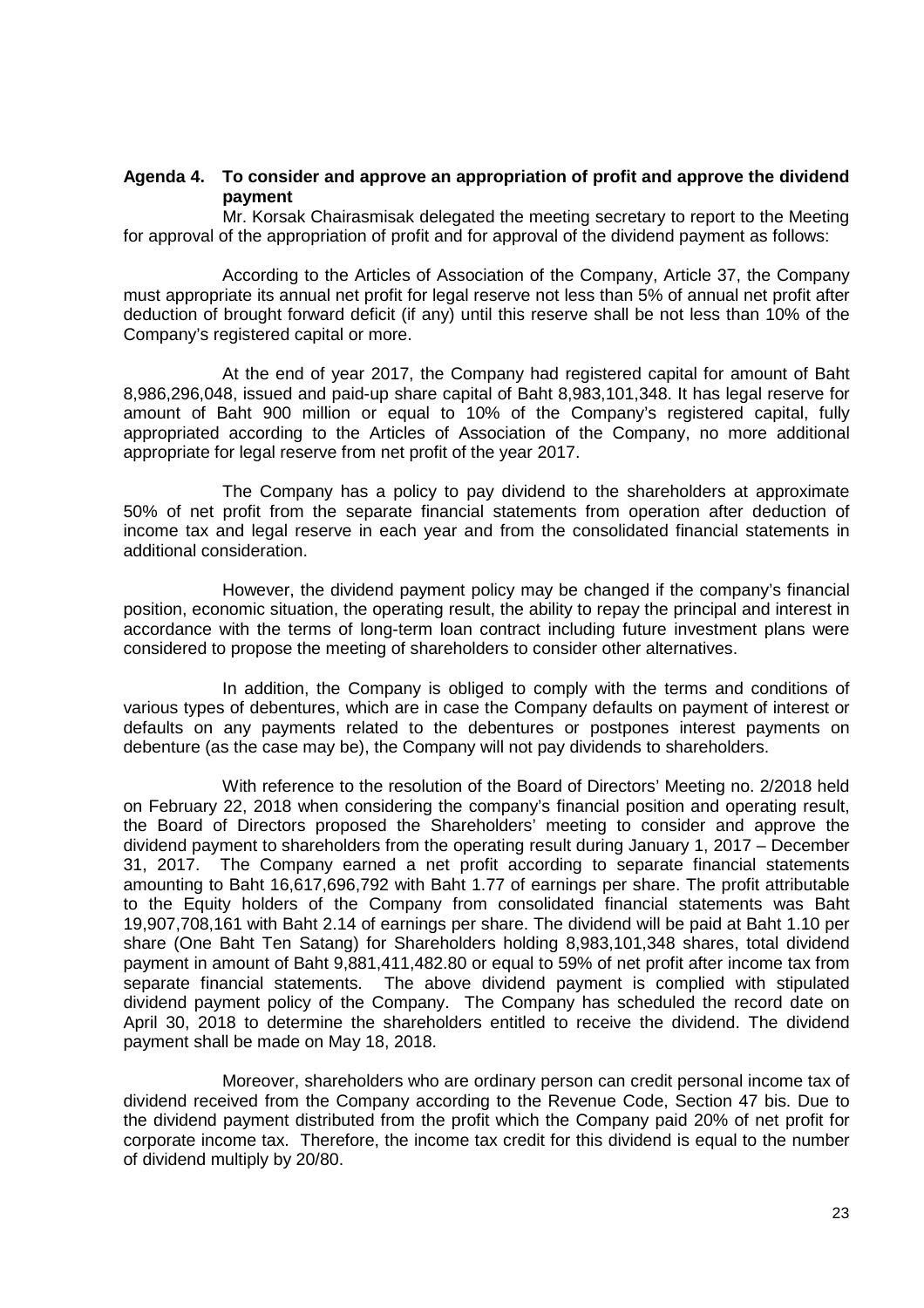Mr. Korsak Chairasmisak provided opportunities for the shareholders to inquire about the appropriation of profits and dividend payments.

As there was no question or opinion from the shareholders, the meeting secretary, therefore; informed that this agenda shall be passed by the affirmative resolution of a majority vote of the total number of votes of Shareholders who attend the Meeting and cast their votes.

**The Meeting resolution** : After consideration, the Meeting approved not to appropriate the net profit for legal reserve and approved the dividend payment to Shareholders as details mentioned above by the affirmative resolution of a majority votes of Shareholders who attend the Meeting and cast their votes as follows:

| Shareholders, holding all together 6,943,210,479 shares |                                  |          |          |  |  |  |
|---------------------------------------------------------|----------------------------------|----------|----------|--|--|--|
| Cast their votes<br>6,942,910.279 shares                |                                  |          |          |  |  |  |
| Approved                                                | 6,942,908,279 votes or 99.9999 % |          |          |  |  |  |
| Disapproved                                             | 2,000                            | votes or | 0.0001 % |  |  |  |
| Abstained                                               | 300,200                          | shares   |          |  |  |  |
| <b>Voided Ballot</b>                                    |                                  | shares   |          |  |  |  |

## **Agenda 5. To consider and elect directors to replace the directors who retired by rotation**

As Mr. Korsak Chairasmisak, conductor of the Meeting, is one of the directors who will retire by rotation, for appropriateness and in line with the principles of good corporate governance, Mr. Korsak Chairasmisak asked permission from the meeting to request Adjunct Prof. Prasobsook Boondech, Chairman of the Corporate Governance Committee and Independent Director, to conduct the Meeting for this agenda item.

Adjunct Prof. Prasobsook Boondech delegated the Secretary of the Meeting to report to the Meeting to consider and elect directors to replace the directors who retired by rotation as follows:

According to the Public Company Act B.E. 2535 and the Company's Articles of Association, Article 11, stipulated that one-third of directors shall retire by rotation at each Annual General Meeting of Shareholders or, if their number is not a multiple of three, the number nearest to one-third shall retire from office. The Directors to retire from office in the first and the second years after registration of the Company shall draw lots. In the subsequent years, the Directors who are longest in office shall retire. Directors retiring by rotation are eligible for re-election.

The Directors who shall retire by rotation are:

- 1. Mr. Dhanin Chearavanont Chairman
- 2. Mr. Korsak Chairasmisak Vice Chairman and Chairman of Executive Committee
- 3. Mr. Soopakij Chearavanont Director and Remuneration and Nomination Committee
- 4. Mr. Adirek Sripratak Director
- 5. Mr. Tanin Buranamanit Director, Member of Executive Committee, Managing Director and Chief Executive Officer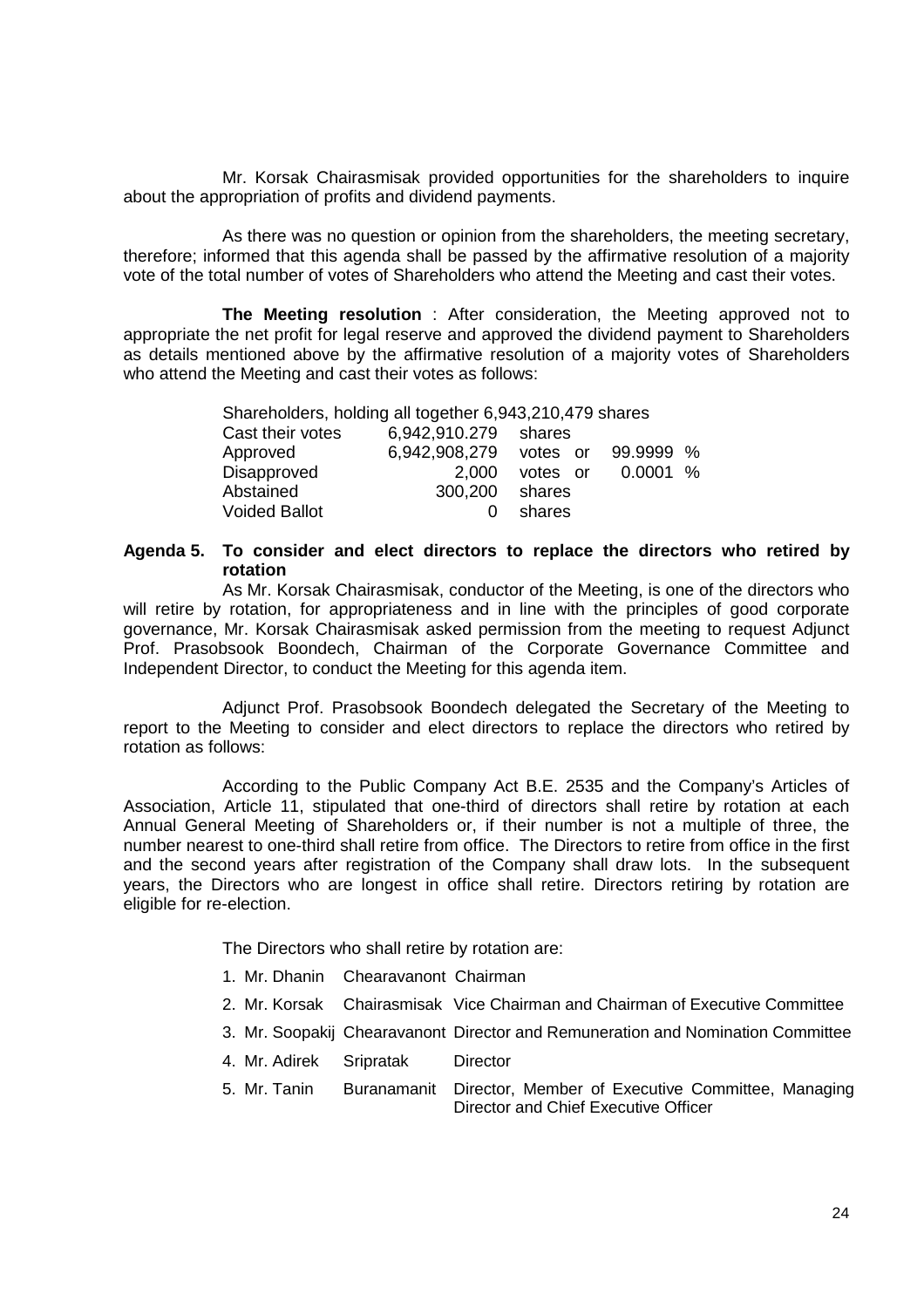The Company gave the minority shareholders the opportunity to nominate candidates to be considered and elected as the Director during September 25 to December 31, 2017 and disclosed through website of The Stock Exchange of Thailand and published criteria including proposal of the director nomination form on the Company's website to inform shareholders in advance. It appears that, there is no any shareholder nominating candidates to be considered and elected as Director.

To comply with laws and the Company's Articles of Association, the non-interested Directors who attended the Board of Directors' Meeting no. 2/2018 on February 22, 2018 had considered the nominee qualification from knowledge, experiences and capability from various occupations including the performance as a director in the past. The Board of Directors approved the proposal of Remuneration and Nomination Committee and it is of the opinion that the Meeting of Shareholders should re-elect the following five nominees who retire by rotation to be directors of the Company for another term.

To vote for election the directors this time, it shall be passed by the affirmative resolution of a majority vote and consider position as an individual basis. The shareholders shall use their votes at equal to total number of shares holding and not allow splitting the votes. A candidate who obtains most vote in each position shall be elected as director of that position.

**The Meeting resolution** : the Meeting considered and voted one by one for election the following 5 directors to replace the directors who retired by rotation by the affirmative resolution of a majority vote as follows:

Shareholders, holding all together 6,943,249,001 shares

| <b>Chearavanont</b>               | <b>Director</b> |                        |
|-----------------------------------|-----------------|------------------------|
| Cast their votes<br>6,779,575,890 | shares          |                        |
| 4,790,983,702                     | votes or        |                        |
| Disapproved<br>1,988,592,188      | votes or        |                        |
| 163,673,011                       | shares          |                        |
| <b>Voided Ballot</b><br>100       | shares          |                        |
|                                   |                 | 70.6679 %<br>29.3321 % |

Shareholders, holding all together 6,943,249,001 shares

| 2. Mr. Korsak        | <b>Chairasmisak</b> | <b>Director</b>       |  |
|----------------------|---------------------|-----------------------|--|
| Cast their votes     | 6,517,357,899       | shares                |  |
| Approved             | 4,378,274,289       | 67.1787 %<br>votes or |  |
| Disapproved          | 2,139,083,610       | votes or 32,8213 %    |  |
| Abstained            | 425,891,002         | shares                |  |
| <b>Voided Ballot</b> | 100                 | shares                |  |
|                      |                     |                       |  |

Shareholders, holding all together 6,943,249,001 shares

| <b>Chearavanont</b>                                                                                 | <b>Director</b>       |  |
|-----------------------------------------------------------------------------------------------------|-----------------------|--|
| 6,779,565,890                                                                                       | shares                |  |
| 5,182,524,657                                                                                       | 76.4433 %<br>votes or |  |
| 1,597,041,233                                                                                       | 23.5567 %<br>votes or |  |
| 163,673,011                                                                                         | shares                |  |
| 10.100                                                                                              | shares                |  |
| 3. Mr. Soopakij<br>Cast their votes<br>Approved<br>Disapproved<br>Abstained<br><b>Voided Ballot</b> |                       |  |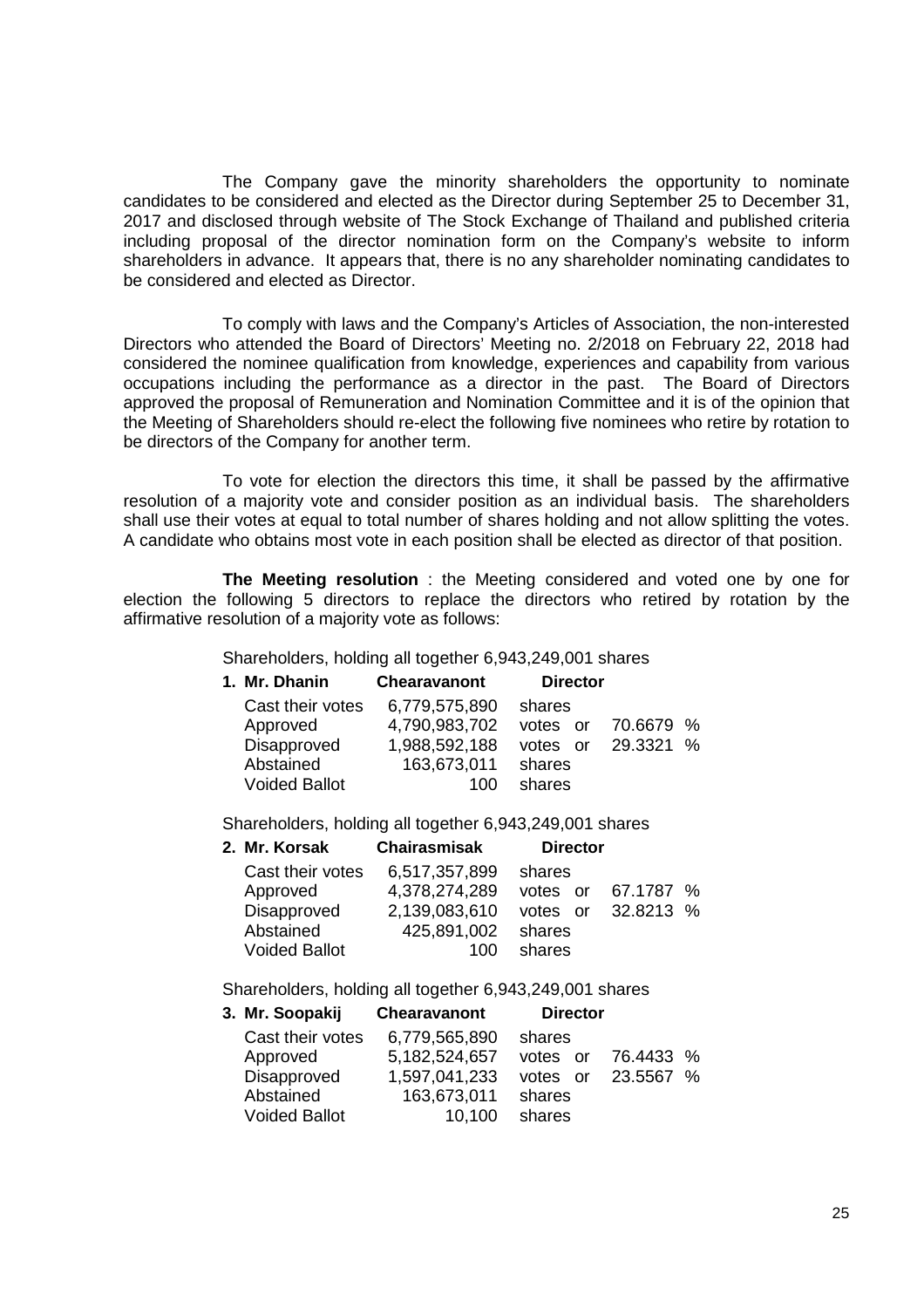Shareholders, holding all together 6,943,249,001 shares

| 4. Mr. Adirek        | <b>Sripratak</b> | <b>Director</b> |           |
|----------------------|------------------|-----------------|-----------|
| Cast their votes     | 6,779,904,990    | shares          |           |
| Approved             | 6,445,945,023    | votes or        | 95.0743 % |
| Disapproved          | 333,959,967      | votes or        | 4.9257 %  |
| Abstained            | 163,343,911      | shares          |           |
| <b>Voided Ballot</b> | 100              | shares          |           |

Shareholders, holding all together 6,943,249,001 shares

| 5. Mr. Tanin         | <b>Buranamanit</b> | <b>Director</b>       |  |
|----------------------|--------------------|-----------------------|--|
| Cast their votes     | 6,778,534,190      | shares                |  |
| Approved             | 6,632,977,260      | 97.8527 %<br>votes or |  |
| Disapproved          | 145,556,930        | 2.1473 %<br>votes or  |  |
| Abstained            | 164,714,711        | shares                |  |
| <b>Voided Ballot</b> | 100                | shares                |  |

After finishing of the agenda 5, Adjunct Prof. Prasobsook Boondech asked permission from the meeting to bring back Mr. Korsak Chairasmisak to preside as a conductor of the Meeting in order to consider the rest agendas .

# **Agenda 6. To consider and approve the remuneration for directors**

Mr. Korsak Chairasmisak delegated the meeting secretary to report to the Meeting as follows:

According to the Company's Articles of Association, Article 24, stipulated that a Director is entitled to have compensation from the Company in the form of salary, reward, meeting allowance, gratuity, bonus or other form of remuneration in accordance with the Articles of Association or as determined or laid down as a rule or fixed from time to time or until further change by the shareholders in meeting and is entitled to allowance and welfare benefits according to the regulation of the Company.

The Board of Directors had an opinion to propose the Annual General Meeting of Shareholders to approve the directors' remuneration on an annual basis, although the criteria and rates of remuneration have not changed since the previous shareholders' meeting was approved. The Board of Directors' Meeting no. 2/2018 on February 22, 2018 had approved the proposal of Remuneration and Nomination committee which was carefully considered by taking into account the following matters: conformity with the market in the same industry; former performance, experiences, duties, role and responsibilities, including the business expansion, the Company's financial position and the operating result. It is of the opinion that the Meeting of Shareholders should approve the remuneration of directors at the same rate of the Annual General Meeting of Shareholders for year 2017 was approved as follows:

#### **1. Monthly remuneration** (Baht/person)

| <b>Position</b>                                                     | Amount  | <b>Meeting</b><br>allowance |  |
|---------------------------------------------------------------------|---------|-----------------------------|--|
| 1. Independent Director who is the Chairman of the<br>sub-committee | 120,000 | None                        |  |
| 2. Independent Director who is the member of the<br>sub-committee   | 100,000 | None                        |  |
| 3. Independent Director who is not a member of the                  | 80,000  | None                        |  |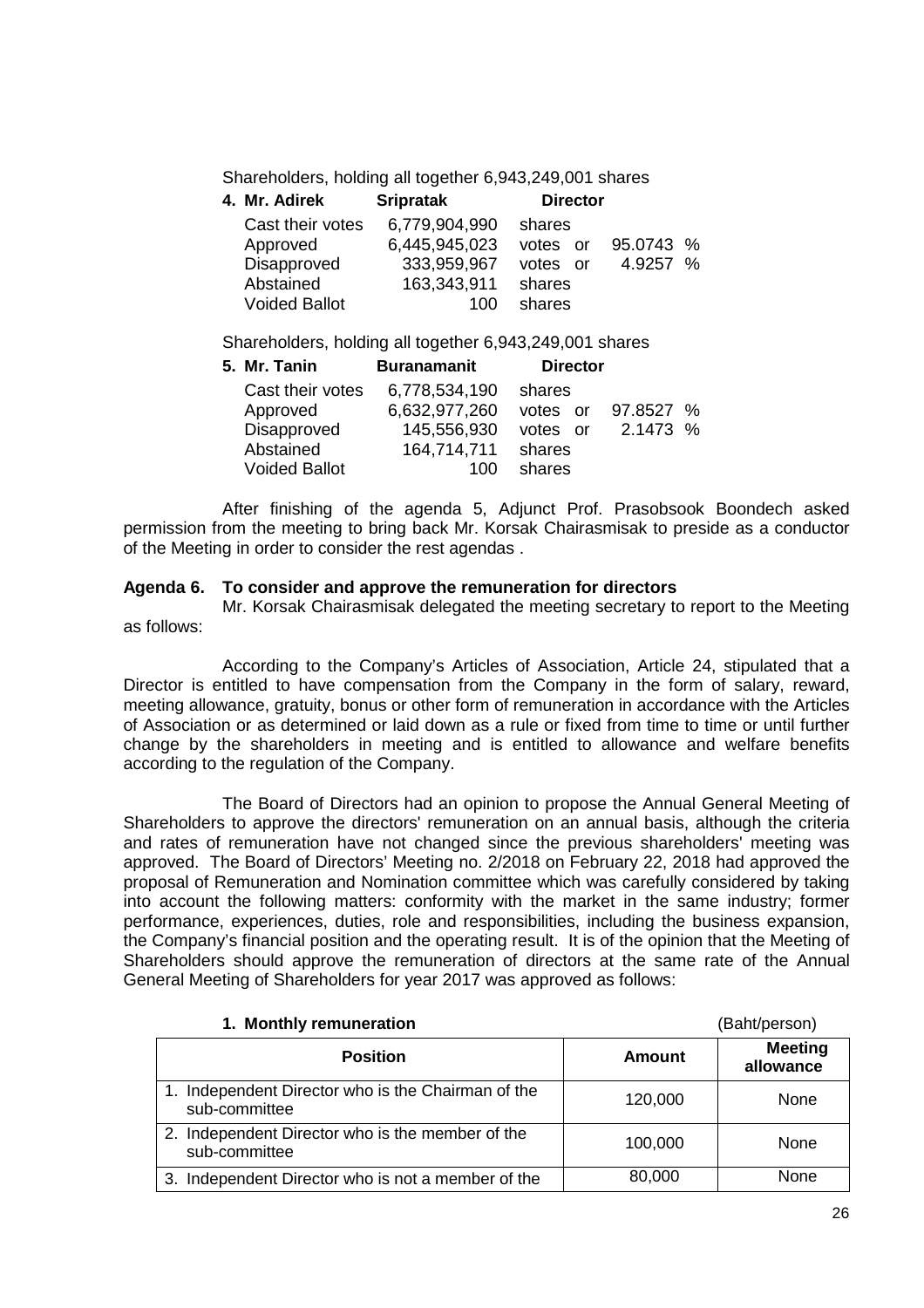| <b>Position</b>  | <b>Amount</b> | <b>Meeting</b><br>allowance |
|------------------|---------------|-----------------------------|
| sub-committee    |               |                             |
| 4. Chairman      | 120,000       | None                        |
| 5. Vice Chairman | 100,000       | None                        |
| 6. Director      | 60,000        | None                        |

Remarks : 1. Independent Director who is the member of the sub-committee means audit committee and/or corporate governance committee and/or Remuneration and Nomination Committee.

> 2. Independent Director who is the member in several sub-committees shall receive only the highest rate.

**2. Bonus** at the rate of 0.50% of the dividend paid to the Shareholders. The Chairman of the Board will allocate the appropriate amount of bonus to each director.

According to the Meeting of Shareholders considered and approved the dividend payment, in agenda 4, at Baht 1.10 per share, total dividend payment to Shareholders should be Baht 9,881.411 million. The bonus payment to directors within year 2018 should be Baht 49.407 million.

In addition to the directors' remuneration in the form of money, the Company provides other compensation and privilege in the form of Directors' and Officers' Liabilities Insurance with sum insured US Dollar 40 million and insurance premium approximately Baht 1.235 million per year.

Mr. Korsak Chairasmisak provided opportunities for the shareholders to inquire about the directors' remuneration.

As there was no question from the shareholders, the meeting secretary, therefore; informed that this agenda shall be passed by the affirmative resolution of vote of not less than two-thirds of the total number of votes of the Shareholders who are present at the Meeting. The following Shareholders and proxy who are directors and attended the Meeting shall not entitle to vote:

| 1. Mr. Padoong  | Techasarintr       | holding | 9,824      | shares |
|-----------------|--------------------|---------|------------|--------|
| 2. Mr. Pridi    | Boonyong           | holding | 681,478    | shares |
| 3. Mr. Dhanin   | Chearavanont       | holding | 1,531,476  | shares |
| 4. Mr. Korsak   | Chairasmisak       | holding | 8,878,757  | shares |
| 5. Mr. Narong   | Chearavanont       | holding | 304,802    | shares |
| 6. Mr. Soopakij | Chearavanont       | holding | 222,396    | shares |
| 7. Mr. Pittaya  | Jearavisitkul      | holding | 1,879,711  | shares |
| 8. Mr. Piyawat  | Titasattavorakul   | holding | 22,434     | shares |
| 9. Mr. Tanin    | <b>Buranamanit</b> | holding | 423,506    | shares |
|                 |                    | Total   | 13,954,384 | shares |

**The Meeting resolution** : After consideration, the Meeting approved the remuneration of directors by the affirmative resolution of vote of not less than two-thirds of the total number of votes of the Shareholders who are present at the Meeting which the Shareholders who are directors were not entitled to vote as follows: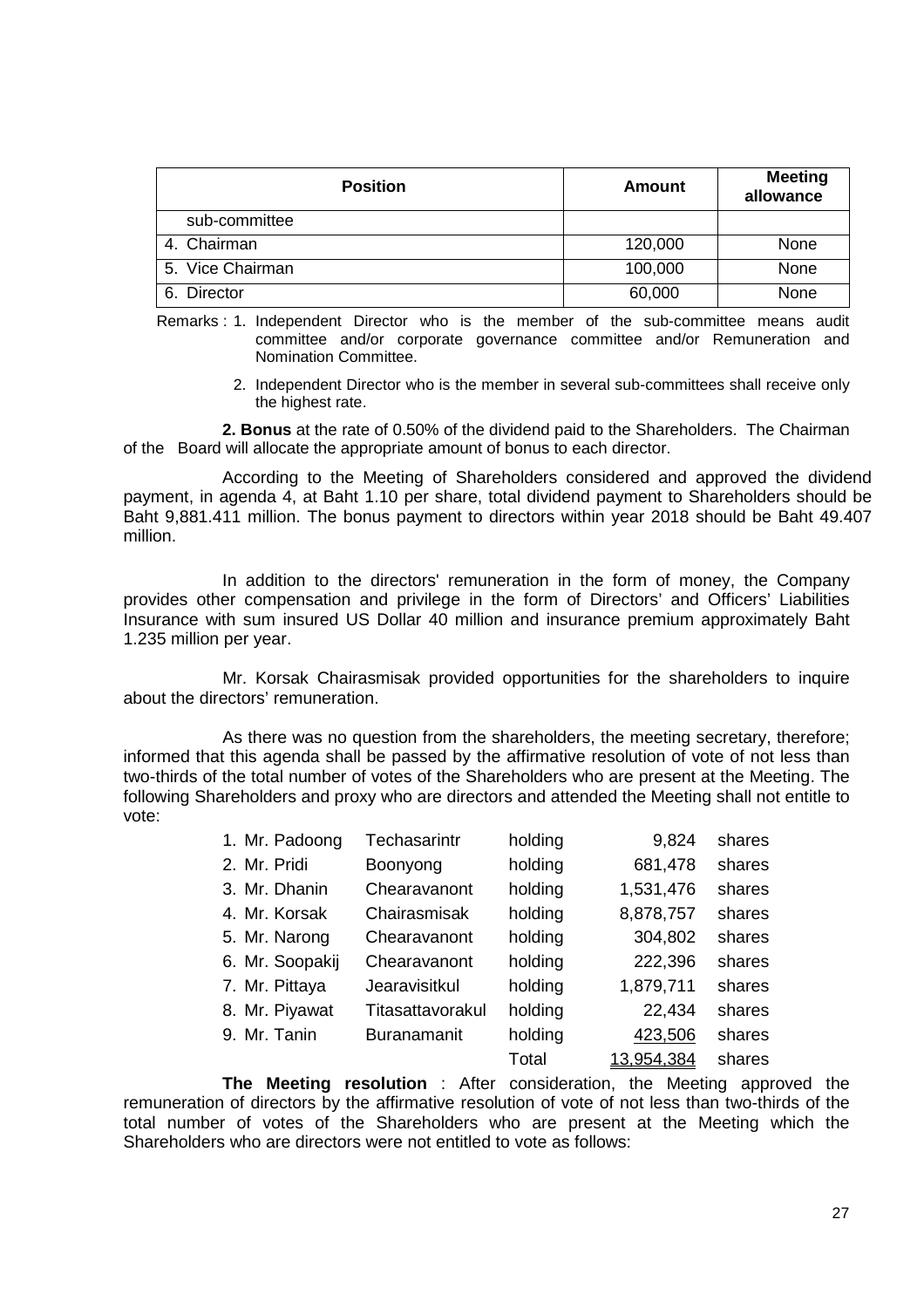| Shareholders, holding all together 6,943,277,301 Shares |                                  |  |                   |  |
|---------------------------------------------------------|----------------------------------|--|-------------------|--|
| Approved                                                | 6,769,688,524 votes or 97.4998 % |  |                   |  |
| Disapproved                                             | 159,332,193 votes or 2.2948 %    |  |                   |  |
| Abstained                                               | 302.200                          |  | votes or 0.0044 % |  |
| Not entitle to vote                                     | 13,954,384                       |  | votes or 0.2010 % |  |
| <b>Voided Ballot</b>                                    |                                  |  | votes or 0.0000 % |  |

#### **Agenda 7. To consider and appoint the Company's Auditors and fix their remuneration**

Mr. Korsak Chairasmisak delegated the meeting secretary to report to the meeting to consider and appoint the Company's auditors and fix their remuneration as follows:

The Audit Committee and the management team had considered the matter about the performance, independence of auditor, the remuneration and other factors, then they had an opinion to appoint KPMG Phoomchai Audit Ltd. to be the Company's Auditor, due to their good working record and agreed to increase their remuneration according to more workload.

Moreover, the Office of Securities and Exchange Commission (SEC) had announcement relating to the rotation of auditor of listed companies, if the former auditor has performed his/her duty in reviewing, auditing and expressing his/her opinion on the financial statements of the company in total of 5 consecutive years accounting period, such former auditor might not be re-appointed as the auditor of the Company. The counting of service year of audit will be calculated only the year that he/she signed on the financial statements. In this regard, auditor rotation can be made within the same firm, while a preceding auditor can be returned after a grace period of at least 2 fiscal years.

In compliance with laws, the Articles of Association of the Company, Article 33, and the SEC's announcement, the Board of Directors' Meeting no. 2/2018 on February 22, 2018, according to the opinion of the Audit Committee, agreed to propose the Meeting of Shareholders to appoint:

- 1. Mr. Charoen Phusumritlert C.P.A. (Thailand) Register No. 4068
- 2. Mr. Veerachai Ratanajaratkul C.P.A. (Thailand) Register No. 4323 and
- 3. Mrs.Munchupa Singsuksawat C.P.A. (Thailand) Register No. 6112

of KPMG Phoomchai Audit Ltd. as the company's auditors for the year 2018 by stipulating that any of the auditors has authority to audit and express opinion on the company's financial statements. The remuneration in services for auditing in year 2018 at Baht 5,413,000 per year for annually auditing the Company' separate financial statements and consolidated financial statements and for quarterly reviewing the above mentioned financial statements, increase of Baht 300,000 or 5.87% from 2017.

 There is no relationship or conflicts of interest among the proposed auditor and the Company and its Subsidiaries, the executives, the major shareholders, or others related to those parties. Therefore, they are independent to review and express an opinion on the Company's financial statements.

Mr. Korsak Chairasmisak provided opportunities for the shareholders to inquire about the appointment of the Company's Auditors and the fixing of their remuneration.

As there was no question from the shareholders, the meeting secretary, therefore; informed that this agenda shall be passed by the affirmative resolution of a majority vote of the total number of votes of Shareholders who attend the Meeting and cast their votes.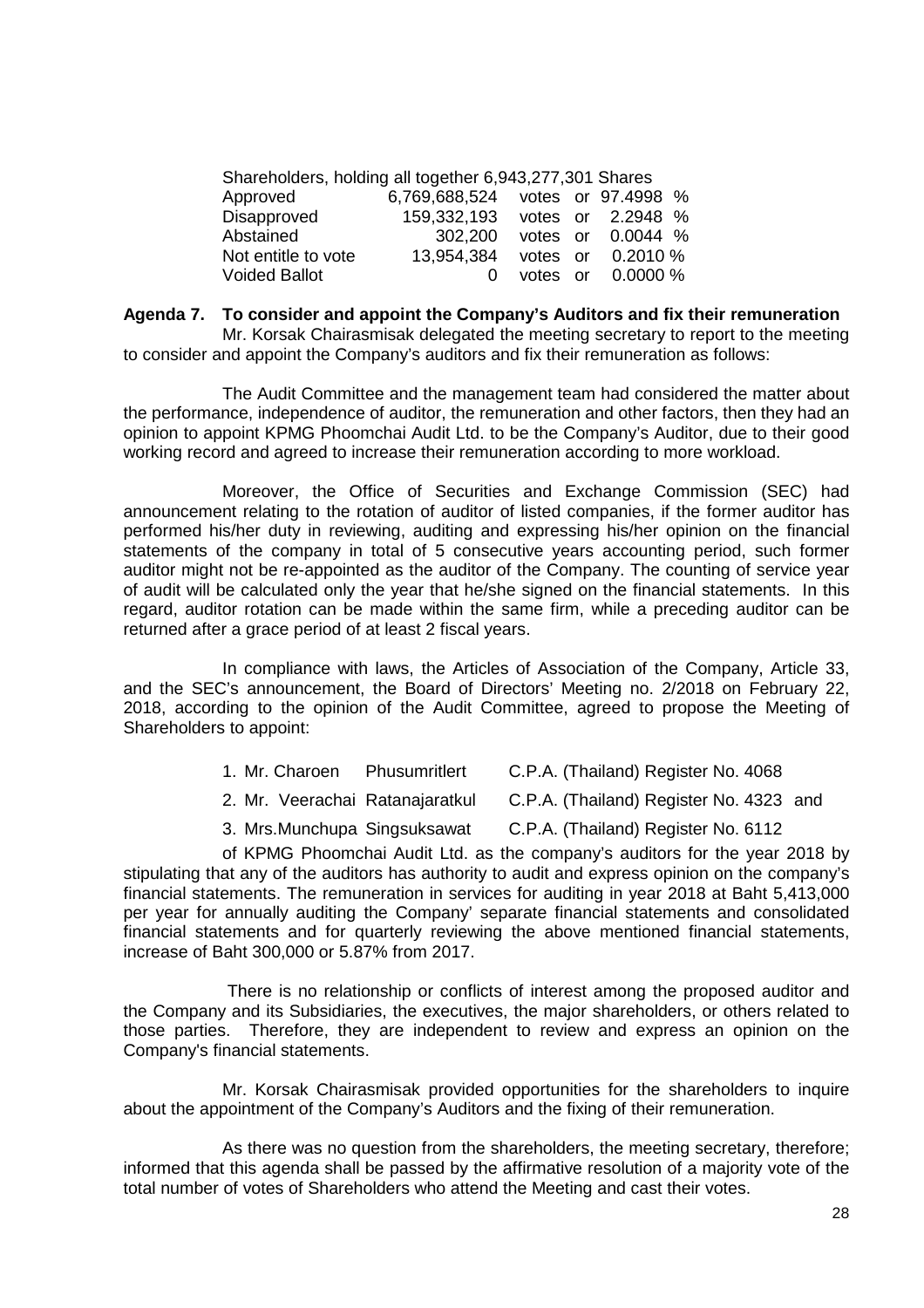**The Meeting resolution**: After consideration, the Meeting by the affirmative resolution of a majority vote of Shareholders who attend the Meeting and cast their votes approved the appointment of the Company's Auditors and the fixing of their remuneration as the Board of Directors proposed as follows:

| Shareholders, holding all together 6,943,278,275 shares |                      |        |                    |
|---------------------------------------------------------|----------------------|--------|--------------------|
| Cast their votes                                        | 6,942,570,175 shares |        |                    |
| Approved                                                | 6,921,882,987        |        | votes or 99.7020 % |
| Disapproved                                             | 20,687,188           |        | votes or 0.2980 %  |
| Abstained                                               | 708,100              | shares |                    |
| <b>Voided Ballot</b>                                    |                      | shares |                    |

as follows:

## **Agenda 8. To consider and approve the amendment of the Company's Articles of Association**

Mr. Korsak Chairasmisak delegated the meeting secretary to report to the meeting

Referring to the announcement of the National Council for Peace and Order No. 74/2557 regarding the meeting and conference via electronic means dated 27 June 2014 indicating that any meeting required by law to be held, apart from the method specified by law, the meeting can be held via electronic means. The Clarification of the Department of Business Development regarding the meeting and conference via electronic means dated 23 September 2016 indicates that for public company limited, if the meeting and conference via electronic means is required to be held, such matter shall be indicated in the Articles of Association of public company limited.

Moreover, the order of the Head of National Council for Peace and Order No. 21/2017 regarding the amendment to the law for the ease of doing business amended Section 100 of the Public Limited Companies Act B.E. 2535 regarding the right of shareholders to summon an Extraordinary meeting of Shareholders. Consequently, Article 25 of the Company's Articles of Association is not valid as required by law.

To be in line with such announcement and order of Head of National Council for Peace and Order regarding the meeting and conference via electronic means and to protect the right of minority shareholders for summoning an Extraordinary meeting of Shareholders. The aggregate number of shares of at least twenty percent are changed to ten percent without any requirement on the number of shareholder. The Board of Directors' Meeting no. 2/2018 held on February 22, 2018 agreed to propose to the Meeting of Shareholders to consider the amendment of the Company's Article of Association from 39 articles to 40 articles. Amend Chapter III Board of Directors by adding the meeting and conference via electronic means in Article 18, Article 25 of Chapter IV Meeting of Shareholders and Article 26 regarding the right of shareholders to summon an Extraordinary meeting of Shareholders. Also, such amendment is needed to modify the existing the Articles of Association of the Company from Chapter IV to Chapter VII, Article 25 to Article 39, so as to change the order of the Article number in the new Articles of Association of the Company. The amendment was as follows: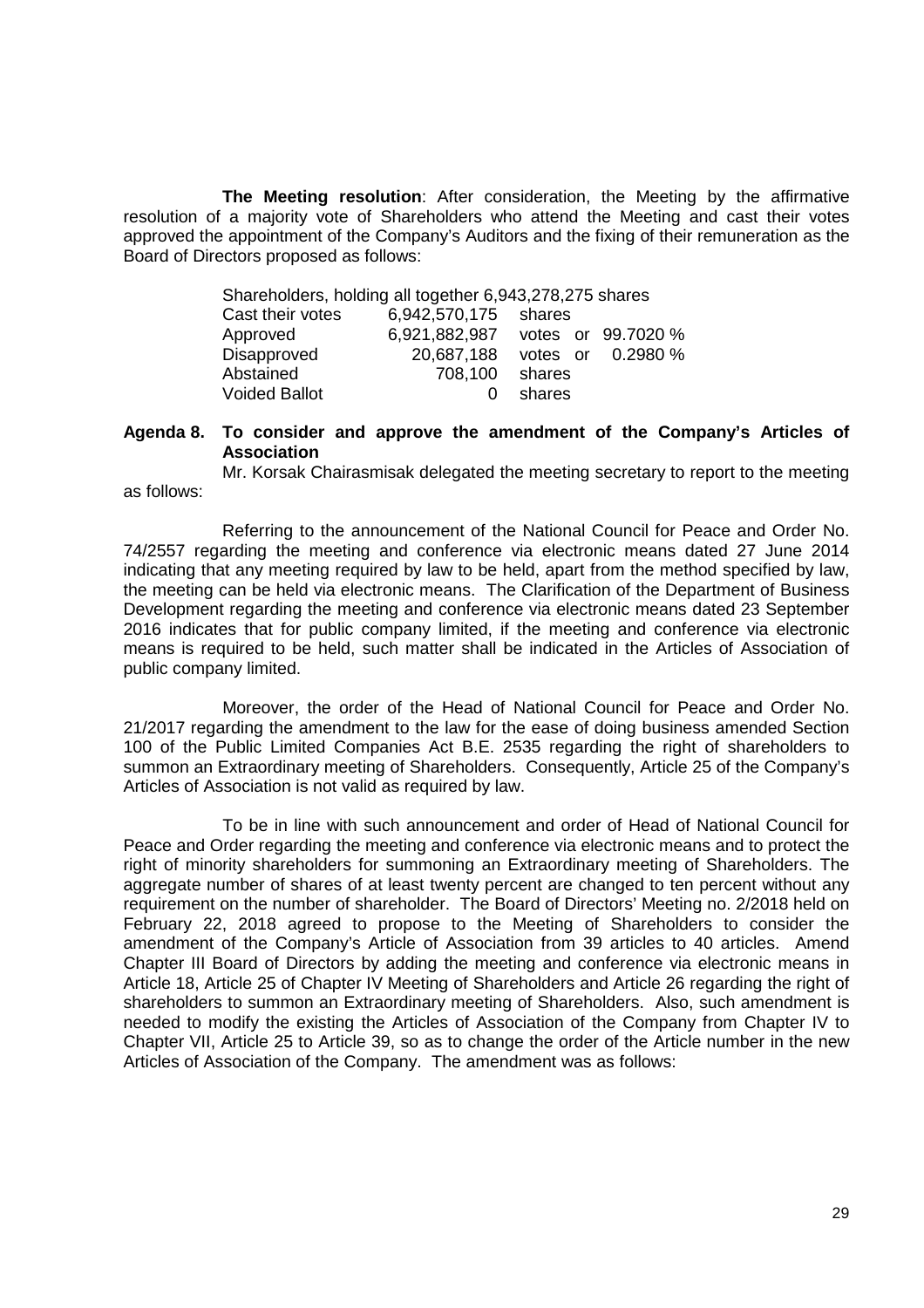(1) Add the meeting and conference via electronic means according to the announcement of the National Council for Peace and Order No. 74/2557 regarding the meeting and conference via electronic means

| <b>Existing Articles of Association</b>                                                                                                                                                                                                                                                                                                                                                                                                                                                                                                                                                                                                                                                                                     | <b>Proposed Amendment to Articles of</b><br><b>Association</b>                                                                                                                                                                                                                                                                                                                                                                                                                                                                                                                                                                                                                                                                                  |  |
|-----------------------------------------------------------------------------------------------------------------------------------------------------------------------------------------------------------------------------------------------------------------------------------------------------------------------------------------------------------------------------------------------------------------------------------------------------------------------------------------------------------------------------------------------------------------------------------------------------------------------------------------------------------------------------------------------------------------------------|-------------------------------------------------------------------------------------------------------------------------------------------------------------------------------------------------------------------------------------------------------------------------------------------------------------------------------------------------------------------------------------------------------------------------------------------------------------------------------------------------------------------------------------------------------------------------------------------------------------------------------------------------------------------------------------------------------------------------------------------------|--|
| Article 18. The quorum necessary for the<br>transaction of business at a meeting of the<br>Board of Directors shall be not less than one-<br>half of the total number of Directors. In case the<br>Chairman of the Board of Directors is not<br>present at the meeting or is incapable of acting;<br>if there is a Vice-Chairman of the Board of<br>Directors, the Vice-Chairman of the Board of<br>Directors shall take the chair; if there is no<br>Vice-Chairman of the Board of Directors, or if<br>there is a Vice-Chairman of the Board of<br>Directors but he is incapable of acting, the<br>Directors present shall elect one Director as<br>chairman of the meeting.<br>All decisions of a meeting shall be passed | Article 18. The quorum necessary for the<br>transaction of business at a meeting of the Board<br>of Directors shall be not less than one-half of the<br>total number of Directors. In case the Chairman<br>of the Board of Directors is not present at the<br>meeting or is incapable of acting; if there is a<br>Vice-Chairman of the Board of Directors, the<br>Vice-Chairman of the Board of Directors shall<br>take the chair; if there is no Vice-Chairman of the<br>Board of Directors, or if there is a Vice-Chairman<br>of the Board of Directors but he is incapable of<br>acting, the Directors present shall elect one<br>Director as chairman of the meeting.<br>All decisions of a meeting shall be passed by<br>a majority votes. |  |
| by a majority votes.<br>Each Director shall have one vote, except<br>that a Director who is interested in a business<br>is not entitled to vote in respect of that<br>business. In case of an equality of votes, the<br>chairman of the meeting shall have an<br>additional vote as the casting vote.                                                                                                                                                                                                                                                                                                                                                                                                                       | Each Director shall have one vote, except that<br>a Director who is interested in a business is not<br>entitled to vote in respect of that business. In<br>case of an equality of votes, the chairman of the<br>meeting shall have an additional vote as the<br>casting vote.<br>Chairman of the Board of Directors or<br>chairman of the meeting may arrange the<br>meeting and conference via electronic means,<br>which comply with the rule and procedures as<br>prescribed by law.                                                                                                                                                                                                                                                         |  |
| Amend the right of shareholders to summon an Extraordinary meeting of Shareholders to be in<br>(2)<br>line with Section 100 of the Public Limited Companies Act B.E. 2535 amended by the order of<br>the Head of National Council for Peace and Order No. 21/2017 regarding the amendment to<br>the law for the ease of doing business amended.                                                                                                                                                                                                                                                                                                                                                                             |                                                                                                                                                                                                                                                                                                                                                                                                                                                                                                                                                                                                                                                                                                                                                 |  |
| Article 25.<br>The Board of Directors shall                                                                                                                                                                                                                                                                                                                                                                                                                                                                                                                                                                                                                                                                                 | Article 25. The Board of Directors shall<br>arrange for a mooting of shareholders to be arrange for a mooting of shareholders to be hold                                                                                                                                                                                                                                                                                                                                                                                                                                                                                                                                                                                                        |  |

| ATTICLE 25. THE DOATU OF DIFFECTORS STRILL<br>Alticle 25. The Doald of Difectors Shall               |
|------------------------------------------------------------------------------------------------------|
| arrange for a meeting of shareholders to be $\vert$ arrange for a meeting of shareholders to be held |
| held as annual ordinary meeting within four $\vert$ as annual ordinary meeting within four months    |
| months from the ending date of each from the ending date of each accounting period                   |
| of the Company.                                                                                      |
|                                                                                                      |
| All other meetings of shareholders shall be                                                          |
| call extraordinary meetings.                                                                         |
|                                                                                                      |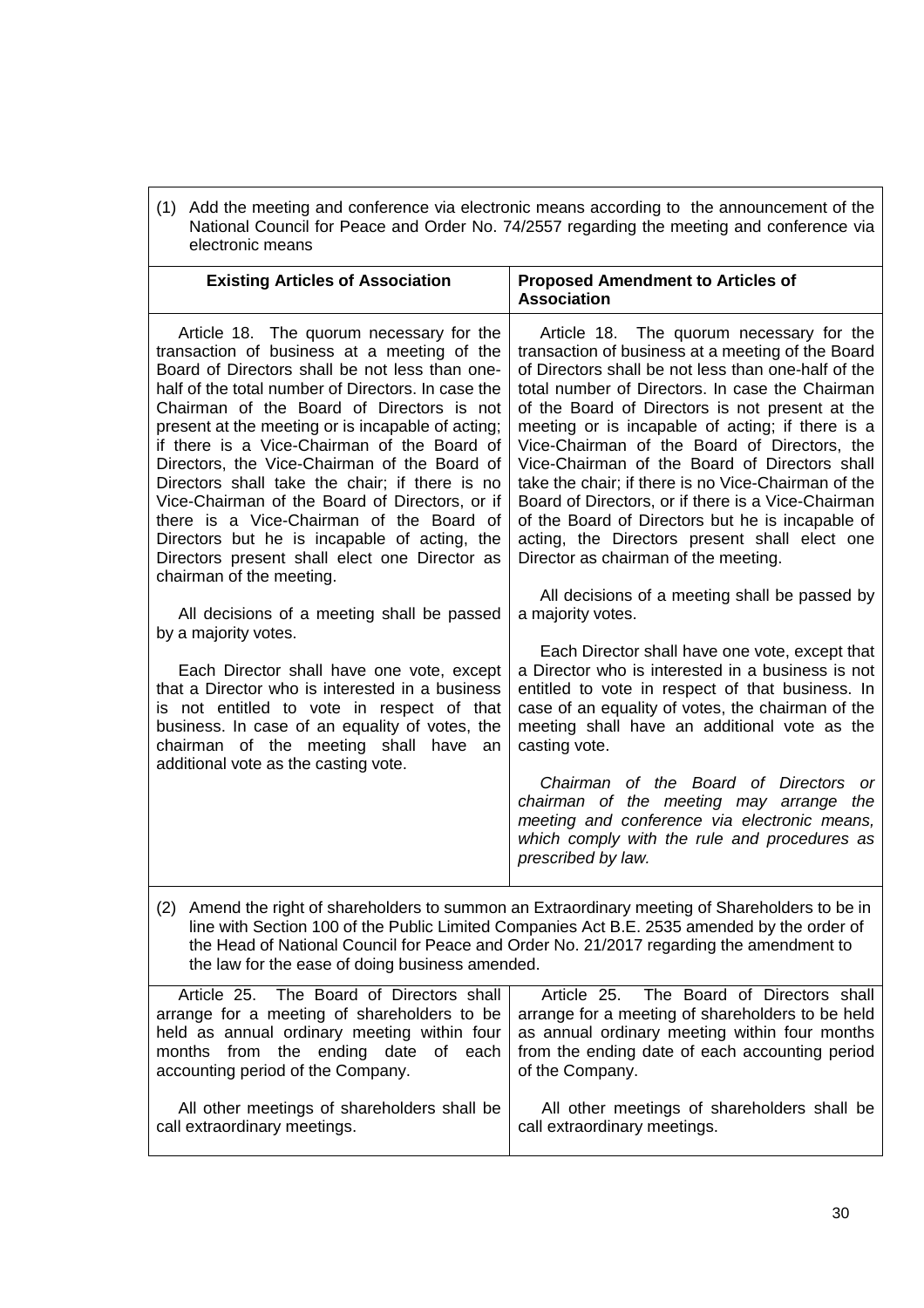| <b>Existing Articles of Association</b>                                                                                                                                                                                                                                                                                                                                                                                                                                                                                                                                                                                                                                                                                                                                                                                                                                                  | <b>Proposed Amendment to Article of</b><br><b>Association</b>                                                                                                                                                                                                                                                                                                                                                                                                                                                                                                                                                                                                                                                                                                                                                                                                                                                                                                                                                                                                                                                                                                                                                                                                                                                                                                                                                                                                                                                                                                                                                                                                                         |
|------------------------------------------------------------------------------------------------------------------------------------------------------------------------------------------------------------------------------------------------------------------------------------------------------------------------------------------------------------------------------------------------------------------------------------------------------------------------------------------------------------------------------------------------------------------------------------------------------------------------------------------------------------------------------------------------------------------------------------------------------------------------------------------------------------------------------------------------------------------------------------------|---------------------------------------------------------------------------------------------------------------------------------------------------------------------------------------------------------------------------------------------------------------------------------------------------------------------------------------------------------------------------------------------------------------------------------------------------------------------------------------------------------------------------------------------------------------------------------------------------------------------------------------------------------------------------------------------------------------------------------------------------------------------------------------------------------------------------------------------------------------------------------------------------------------------------------------------------------------------------------------------------------------------------------------------------------------------------------------------------------------------------------------------------------------------------------------------------------------------------------------------------------------------------------------------------------------------------------------------------------------------------------------------------------------------------------------------------------------------------------------------------------------------------------------------------------------------------------------------------------------------------------------------------------------------------------------|
| The Board of Directors may<br>summon an<br>of<br>shareholders<br>extraordinary<br>meeting<br>whenever they think appropriate or a number of<br>shareholders representing a number of not less<br>than one-fifth of the total number of issued<br>shares or a number of not less than twenty-five<br>shareholders<br>representing<br>an<br>aggregate<br>number of not less than one-tenth of the total<br>number of issued shares may subscribe to a<br>requisition letter requesting the Board of<br>Directors to summon an extraordinary meeting<br>of shareholders at any time provided they give<br>reason for the requisitioning for the holding of<br>such meeting clearly in the letter; in such case,<br>the Board of Directors shall arrange for such<br>meeting of shareholders to be held within one<br>month from the date of receiving such letter<br>from the shareholders. | The Board of Directors may summon an<br>extraordinary meeting of shareholders whenever<br>they think appropriate.<br>Article 26. One or more shareholders holding the<br>aggregate number of shares of not less than ten<br>percent of the total number of shares sold may,<br>by subscribing their names, request the Board of<br>Directors in writing to call an extraordinary<br>meeting at any time, but the reasons for calling<br>such meeting shall be clearly stated in such<br>request. In this regard, the Board of Directors<br>shall proceed to call a meeting of shareholders to<br>be held within forty-five days as from the date the<br>writing from the shareholder is received.<br>In case the Board of Directors fail to arrange<br>for the meeting within such period under<br>paragraph one, the shareholders who have<br>subscribe their names or other shareholders<br>holding the required aggregate number of shares<br>may themselves call the meeting within forty-five<br>days as from the date of expiration of the period<br>under paragraph one. In such case, the meeting<br>is deemed to be shareholders' meeting called by<br>the Board of Directors. The company shall be<br>responsible for necessary expenses as may be<br>incurred in the course of convening the meeting<br>and shall reasonably provide facilitation.<br>In case where, at the meeting called by the<br>shareholders under paragraph two, the number<br>of the shareholders presented do not constitute<br>quorum as prescribed by the Article 28, the<br>shareholders under paragraph two shall jointly<br>compensate the Company for expenses arising<br>from such meeting. |

Mr. Korsak Chairasmisak provided opportunities for the shareholders to inquire about the amendment of the Company's Articles of Association.

As there was no question from the shareholders, the meeting secretary, therefore; informed that this agenda shall be passed by the affirmative resolution of vote of not less than three-fourths of the total number of votes of the shareholders who are attend at the meeting and entitle to vote.

**The Meeting resolution**: After consideration, the Meeting by the affirmative resolution of vote of not less than three-fourths of the total number of votes of the shareholders who are attend at the meeting and entitle to vote approved the amendment of the Company's Articles of Association as the Board of Directors proposed as follows: